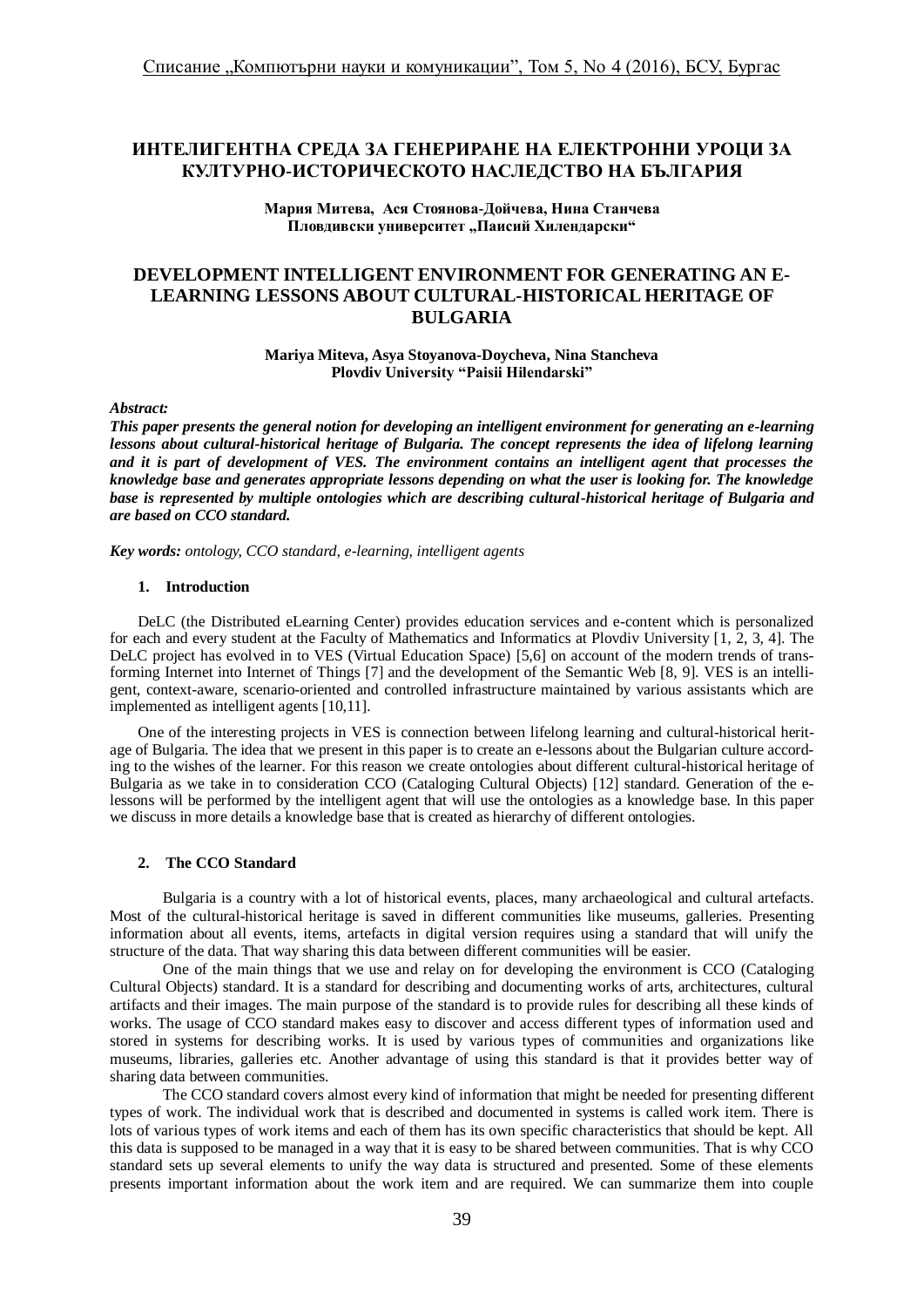groups like elements that define type of work, language, source; another group of characteristics about creator, location; about measurements, materials, techniques of creation, style, culture and so on. Since all objects have similar elements, CCO standard offers values of these elements to be stored into dictionaries called authorities. There is several authorities admitted by CCO standard grouped into different subjects.

First authority, called Personal and Corporate Name stores information about all kind of people related with the works. It contains names and biographic data of creators and artists, interesting facts about them. Also there might be included different corporate bodies like architectural firms, museums and other groups of individuals that worked together.

Another authority is Geographic Places, which stores information about important places that are related with the works and creators as well. This authority includes natural places like rivers, mountains, continents and so on. It also covers administrative geographic entities such as countries, cities, empires, nations.

Each individual work has its specific terminology. This information should be placed in different authority called Concept Authority. It stores description of work types, materials, styles, activities related with the works, abstract concepts, physical attributes and so on.

The last authority is about historical events, mythological or religious characters or themes. It is called Subject Authority in CCO standard.

## **3. Ontologies**

As we mention above Bulgaria is a country with long and rich history. Storing all this information into database want be efficient for the purpose of the e-learning and goals we have. Our goal is to give the user proper information with enough details according to what he or she is searching for. So if the user wants just the main information about some artefact we want show him details that he is not interested about. But we want to give him an option to see other items or information that might be interesting to him. That is why stored information should be processed in a semantic means and to accomplish this we are using ontologies.

Presenting all data with one ontology will be hard for maintenance and may cause bad performance. Because of this the domain of cultural-historical heritage of Bulgaria is divided into several smaller subdomains. Each subdomain is presented by separate ontology. Since most of the terms described by the ontologies are related to each other all ontologies are linked together. That way connection is established between terms in different ontologies and searching the proper information will be easy and efficient.

There is ontologies that represent authorities from CCO standard and other that are used for storing knowledge of variate of cultural-historical items. Figure 1 shows ontologies that we assumed to have for representing the information.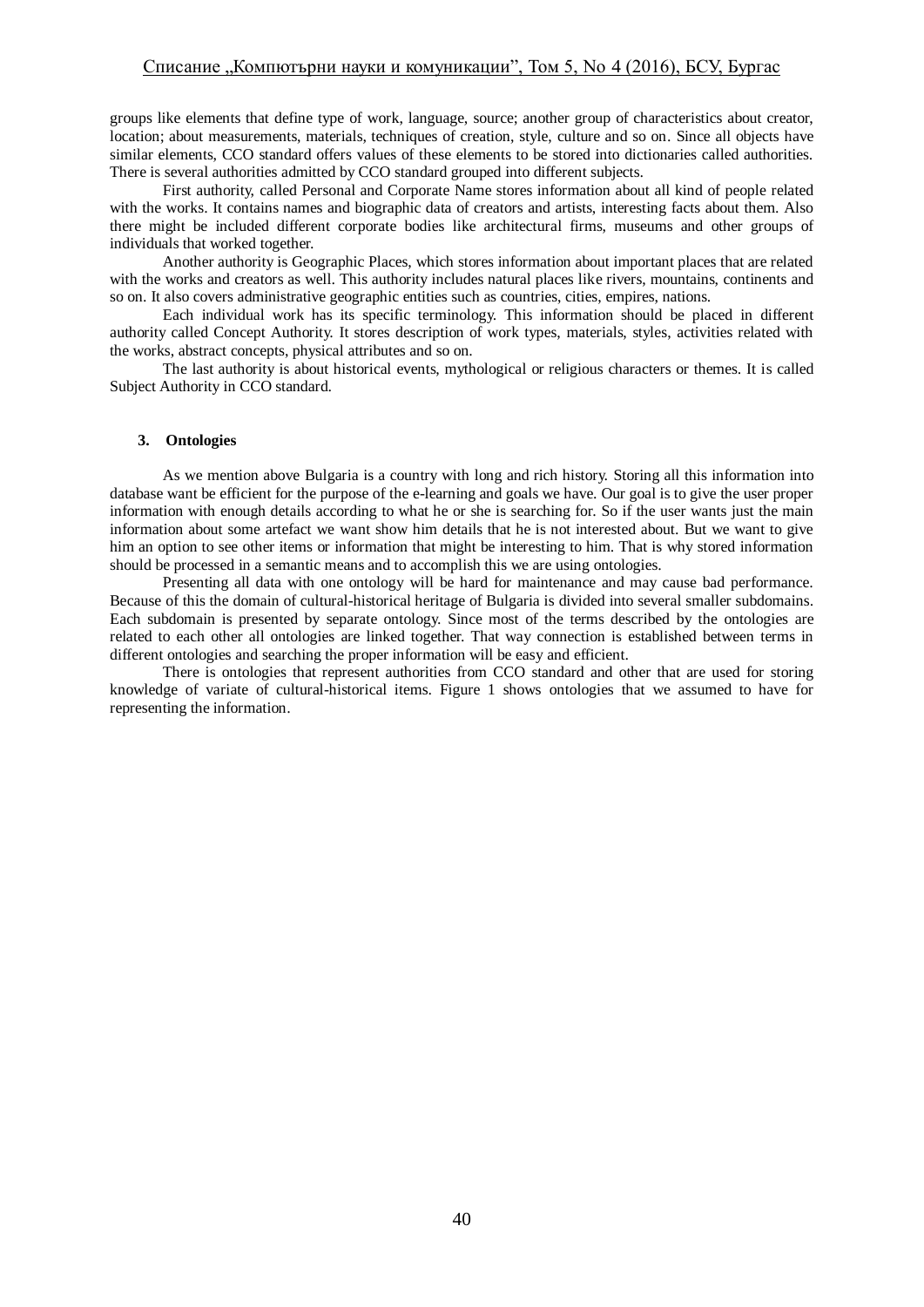

First we are going to talk about Cities ontology. It is used for presenting knowledge of all cities that are related with work items, creators, corporations or communities. This ontology keeps data like city names, location and other important information that is need by the other ontologies.

When we talk about Bulgarian cultural-historical heritage we can't pass over the fact that Bulgaria has unique and very interesting folklore. Each part of the country has its own specific characters. We can say that Bulgaria is divided into seven Folklore regions. Each of them has individual typical national music, musician instruments, dances, costumes, work tools etc. The geographic boundaries of the regions are different from the administrative and each region contains several cities. Knowledge of folklore regions is defined in ontology called Folklore Region. The main purpose of it is describing the geographic boundaries of the regions, names and other specific information and also all the cities that are part of each region. Here is important to note that the information about the cities comes from the first ontology Cities.

The next ontology that will be described in this paper is Landmarks. It contains knowledge about different types of landmarks that are part of Bulgarian cultural-historical heritage. This includes churches, monasteries, museums and so on. This ontology covers information about the architecture of buildings or landmarks, location, creators and all other specific data. Most of the data like locations, information about the creators comes from other ontologies.

Objects is another ontology that will be described in the paper. It represents all types of items that could be work items (according to CCO standard). This object types could be furniture, paintings, sculptures, musician instruments, work tools, costumes and so on. This ontology covers main information about all types that are part of the cultural-historical heritage of Bulgaria. Here is the place where these items are presented as group and their characteristics are defined. This ontology contains knowledge about the purpose of items, materials that usually are used for creating them, where they are supposed to be stored. So this ontology needs information about materials, locations and it is linked to ontologies like Landmark, Material.

Since Objects ontology keeps main information about all work items, the full knowledge of specific groups of items is presented by different ontologies. So the next one that will be described is Costumes. It is about Bulgarian national costumes and describes different types of costumes according to the Folklore region they belong to. Ontology contains data like specific parts of costumes, how they are combined into full costume, differences between usual and formal costume and all other characteristics of this item.

Another ontology that is used by the intelligent environment is about materials. It contains knowledge of kind of materials used for creation of different objects or even landmarks.

Agent's ontology defines types of people with similar activities or interests, social role or condition (architect, writer, painter, etc.). Also it includes descriptions about different persons like names, biographic data,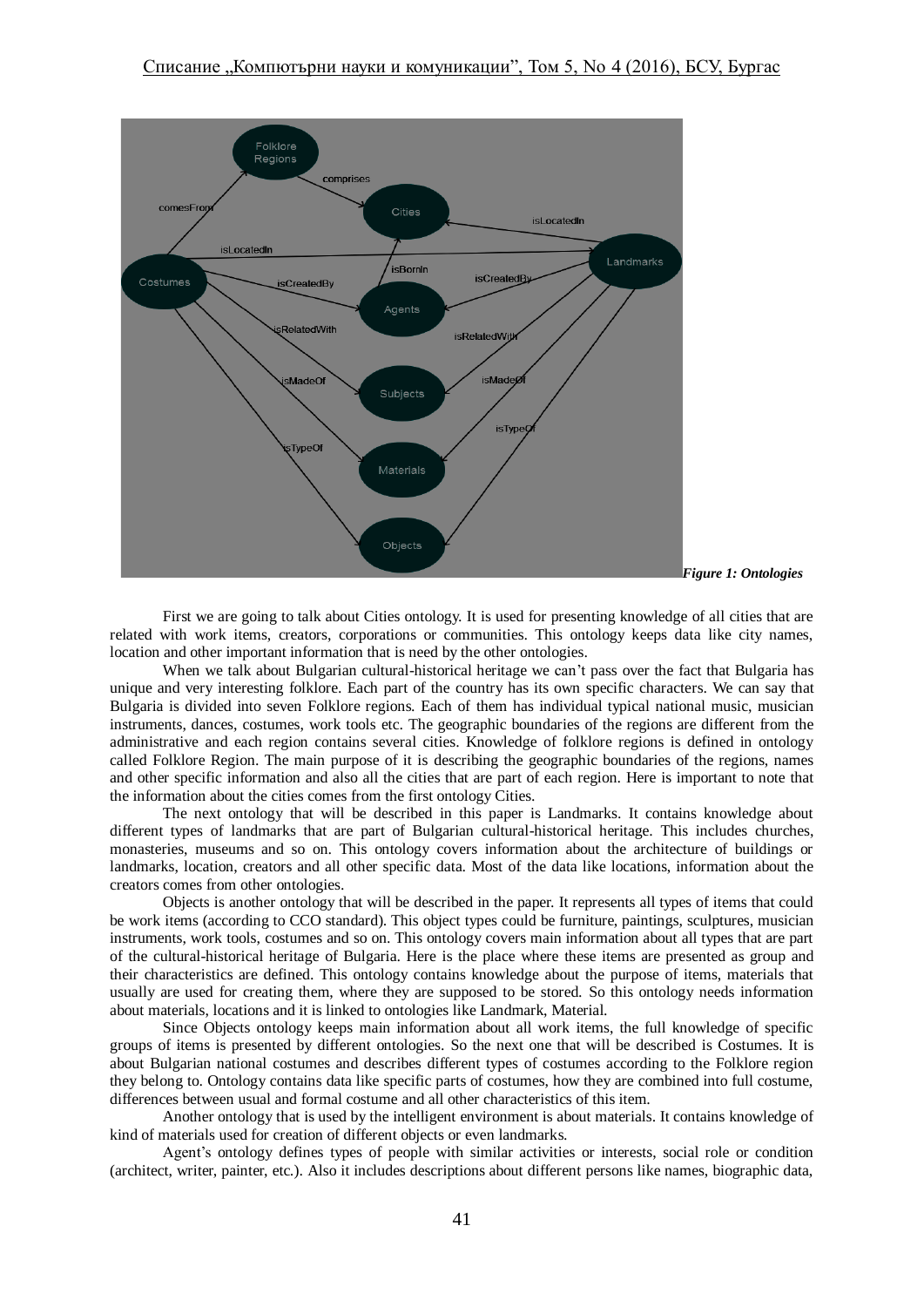interesting and important facts about them. Knowledge about communities their names, locations and other needed data is part of this ontology too.

The last one is Subject ontology and it is about historical events, dates, mythological persons or themes related with work items.

One of the goals of the environment is data presented by knowledge base to be shareable that is why all ontologies above are designed based on CCO standard *Figure 2*



*Figure 2: Ontologies and CCO standard*

The first two - Cities and Folklore regions express Geographic places authority. Having terms about different types of geographic places and location defined in just one place in a separate ontology makes them reusable and easy for maintenance. Knowledge from these ontologies are used by the other ontologies and that is why they could be assumed as dictionaries about locations and places like the authority purpose is.

As we mentioned before Agents ontology defines terms like author, painter, and architect. According to CCO standard all this term are part of the Concept authority. So we can say that with this ontology we are representing the Concept authority. Agent's ontology also contains information about different persons or communities that are part from Personal and Corporate Names Authority from CCO standard. Knowledge from Agents ontology is supposed to be used in other ontologies like Landmarks, Costumes and all other ontologies describing different work items.

Materials and Objects are storing information that is be part of Concept Authority. Knowledge from Materials and Objects is needed in Landmarks and Costumes ontology. Subject Authority is represented by Subject ontology.

#### **4. Intelligent environment**

Another part of the environment is the intelligent agent. Its work is to find the information that the user wants, to process it and return the results back to the user. The agent is able to look into all ontologies for retrieving the data. Depending on different criteria the agent looks into separate ontologies. It founds the connection between them and continues the searching into that one the needed information is in. After the agent gets the knowledge from the ontologies the data is processed and shown to the user.

### **5. Conclusions**

The ontologies presented in this paper are based on the CCO standard and serves as a knowledge base of the intelligent agent that generate e-lessons. This environment is intend to support lifelong learning and is a part of VES. The next step of our work will be to develop the agent prototype and integrate it in digital library of VES.